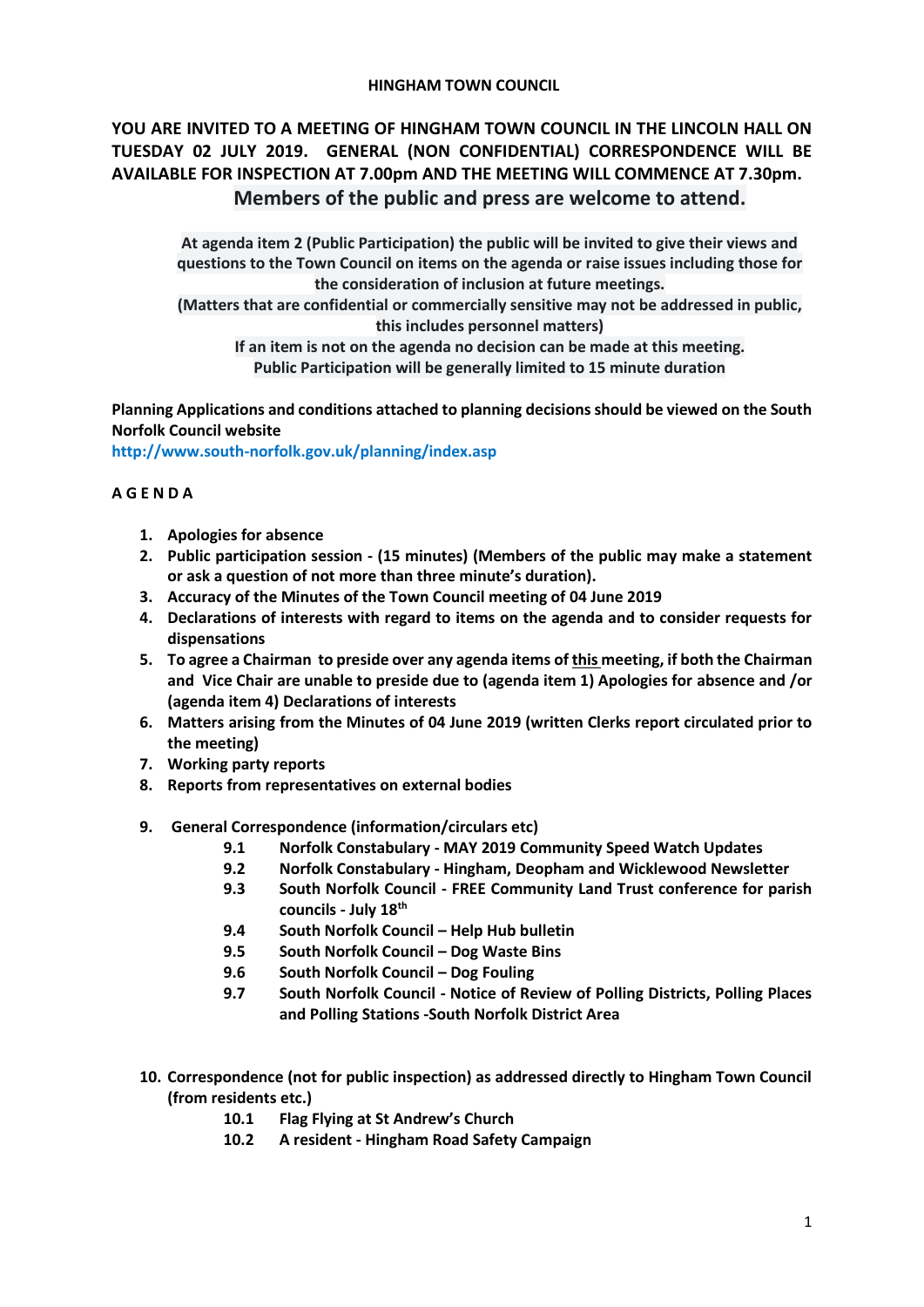- **11. To discuss and agree any required responses/actions in relation to any item(s) of correspondence**
- **12. District Councillor's report**
- **13. County Councillor's report**
- **14. Planning Decisions**
	- 13.1 2019/1039 Discharge of condition 3 Window details of planning permission 2018/2551 - 3 Dereham Road Hingham NR9 4HU
	- 13.2 2019/1045 Discharge of conditions 3 & 4 of permission 2019/0060 external materials (3) and window/door details (4) White Lodge Farm Hardingham Road Hingham Norfolk NR9 4LY
	- 13.3 2019/0860 Oak (T1) crown raise to 8m, reduce limbs away from roofs to ensure 3m clearance, reduce width of crown from 15m to 12m focussing on house side, remove deadwood. Various (T2) - prune back overhanging branches from 2m to boundary line. - Fairland House 2 The Fairland Hingham Norfolk NR9 4HN

# **15. Planning Applications (as notified by SNC for consultation)**

- **14.1 2019/1267 - Erection of single storey bungalow Land South Of 25 Norwich Road Hingham Norfolk**
- **14.2 2019/1213 - Increase height of internal doors and doorways in property Quorn House 10 Market Place Hingham NR9 4AF**
- *16. (other planning applications where the Town Council is not a consultee – for information only) 15.1 2019/1271 - Remove part of hedge bank of Holly, Snowberry and Ivy to enable new access and driveway. 3 Hardingham Street Hingham Norfolk NR9 4JB*
	- *15.2 2019/1250 - Beech Tree T1 - Supervised root trimming to enable new access and driveway. 3 Hardingham Street Hingham NR9 4JB*
	- *15.3 2019/1095 - Yew and Holly tree - height reduction of 4 metres from approx 12m to 8m. Fairland House 2 The Fairland Hingham NR9 4HN*

### **17. To discuss and propose solutions to control unauthorised parking on the Fairland grass**

- **18. To discuss points raised/suggestions to be included in a draft version of a new Communication Policy to cover issues including (but not limited to) dealing with the media, use electronic communications and use of Social Media**
- **19. To discuss suggestions and proposals for improving Council/public engagement, including:**
	- **The use of Social Media for encouraging the public to participate if unable to attend a meeting**
	- **A Facebook page which would be updated a minimum once a month, the creating of an 'event' to invite people to a meeting with the agenda shared in the description**
	- **The use of video streaming to either live stream or update a video after the meeting has been closed and to encourage feedback from residents of all ages in an open forum**
	- **Arranging an Open Evening (potentially Tuesday October 15th 2019)**
	- **Arranging Chairman/Councillor "open surgeries"**
	- **Any other suggestions**